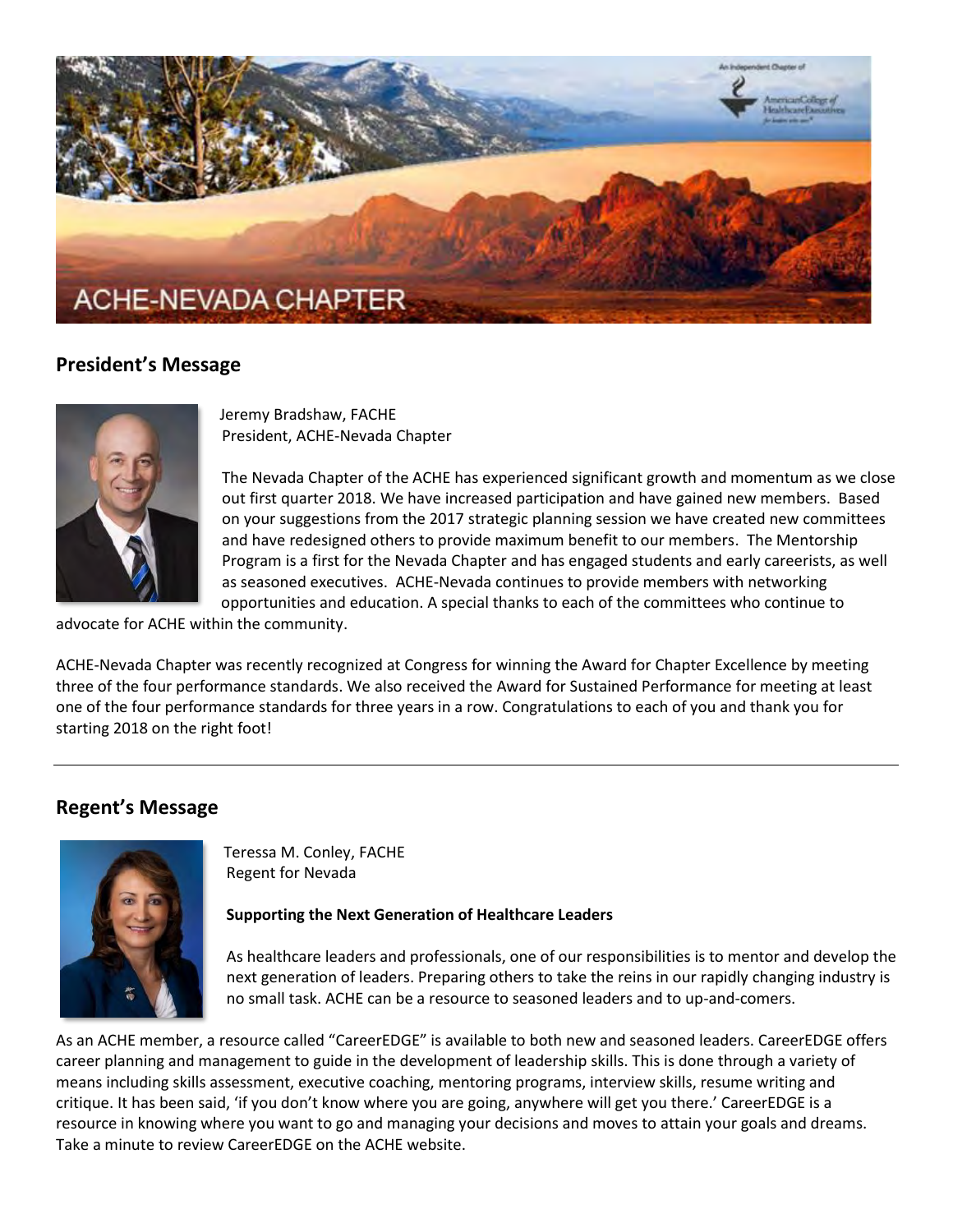Another program I encourage for your consideration is the Summer Enrichment Program. ACHE has entered into a strategic alliance with the American Hospital Association's Institute for Diversity in Health Management (IFD) to copromote the Summer Enrichment Program (SEP), which is designed to grow and strengthen the pipeline of healthcare leaders from underrepresented groups. The SEP places diverse graduate students pursuing advanced degrees in healthcare administration or a related field in 10-week, paid internships at healthcare organizations across the country. Host sites are needed. As a SEP host site, healthcare organization benefit from having an energetic, young professional onsite for 10 weeks who can focus on substantive projects. The financial commitment by a host site is \$7,200 which includes payment for the intern and an administrative fee to find and match an intern to the organization. For more information, access[: https://www.ache.org/policy/IFD\\_Summer\\_Enrichment\\_Program.cfm](https://www.ache.org/policy/IFD_Summer_Enrichment_Program.cfm)

### **Higher Education Network – UNLV Program in Health Administration**

We are working closely to support the accreditation of the UNLV Program in Health Administration under the leadership of Chris Cochran, PhD. UNLV is the designated Higher Education Network (HEN) for ACHE in Nevada. We participate as the community resource and support for their work towards accreditation. Surveyors conducted a site visit in October which went well and was considered an excellent review for a first time program. Chris and team are very encouraging about prospects for accreditation and will have final results in May.

#### **Here's to 2018**

Finally, as we in Nevada reflect on the tragedy of October 1. The response by the healthcare community, from every hospital, first responders and citizens across the Las Vegas valley give reason for immense pride. We look forward to 2018 for peace, prosperity and hope for the future and New Year.

### **#VegasStrong!**

Stephanie Lim, FACHE



 *New Fellow recognition at ACHE Congress*

# **Congratulations to our new Fellows! Welcome to our new ACHE-Nevada members!**

Stephanie Ashman, MD Jamie Baldemor Lisa M. Barnes Jason B. Farnsworth Matthew J. Graves Katie Grimm Mitch Harper Jana M. Ingram Jessica Jose Capt Joshua Monroe Matthew P. Satre Adam J. Wagner Lorena Zepeda-Wade

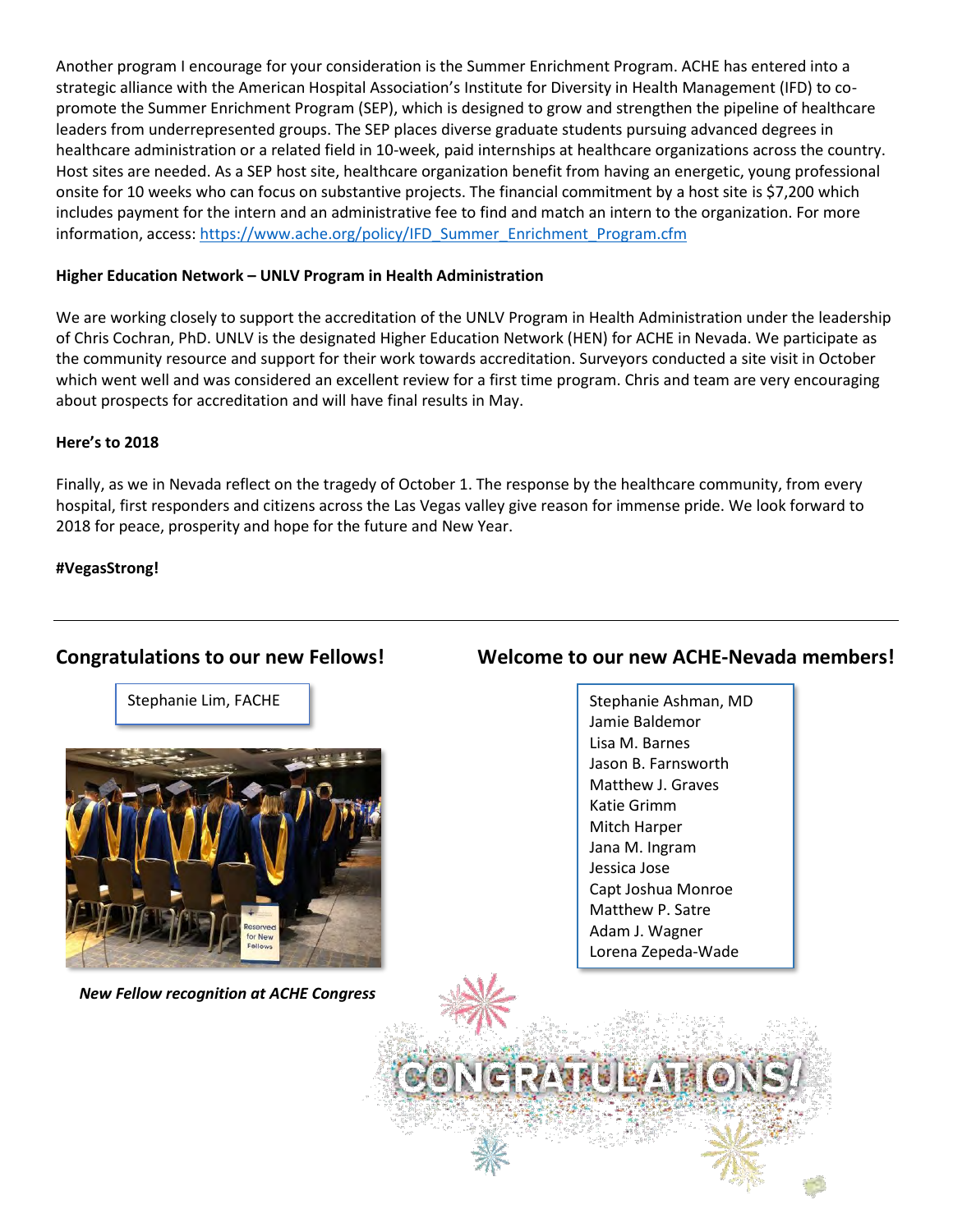# **Recent Events**

ACHE-Nevada hosted the first Networking Mixer of the year on March 15th at Parkway Tavern. Networking events provide great opportunity for professionals to connect with others in the same or desired career field. The mixer was well attended with a total of 70 members and UNLV students. Students were educated on the benefits of ACHE and encouraged to become members. The mixer also invited the Mentorship Program's mentors and mentees to have their introductory meeting in a casual setting.

Quarterly mixers are planned to be scheduled throughout the year.





# **Upcoming Spring 2018 Events**

| April 1911:30 | Meet the CEO (Las Vegas), Saj Pullarkat, Centennial Hills - 1st Floor Meeting Rooms 1-2     |
|---------------|---------------------------------------------------------------------------------------------|
| April 207:30  | Revenue Cycle Management, MGMA and NVHIMA, (Reno). Renown Regional Mack Auditorium          |
| April 24      | Value based Healthcare, Jason Woods DaVita, HIMSS, (Las Vegas) - Contact NV HIMSS for info  |
| May $3$       | MGMA Annual State Meeting (Reno), Silver Legacy Resort – Go to www.mgmanv.org for more info |
| May 4 12:00   | ACHE Face to Face Sessions, Organ Donation & Telemedicine (Las Vegas), NV Donor Network     |
| May 19        | Joint Association Charity Golf Tournament (Reno) - Red Hawk Golf Course, Spanish Springs    |
| May 23 8:00   | Meet the CEO (Las Vegas) - Nathan Adelson Hospice - Carole Fisher                           |
| May 29 7:30   | Meet the CEO (Reno) Renown - Tony Slonim, Renown Regional Mack Auditorium                   |
| June 12       | CIO Panel, Nevada HIMSS (Las Vegas)                                                         |
| June 14       | Meet the CEO (Las Vegas) Southern Nevada Health District - Dr. Joseph Isher                 |
| June TBA      | Meet the CEO (Reno)                                                                         |
| June TBA      | Las Vegas Networking Mixer- Panevino (Tentative)                                            |
| June 23       | HFMA 51s Game (Las Vegas), Cashman Field                                                    |
| June 24-27    | HFMA National Annual Conference (Las Vegas) - Venetian/Palazzo/Sands Expo - hfma.org        |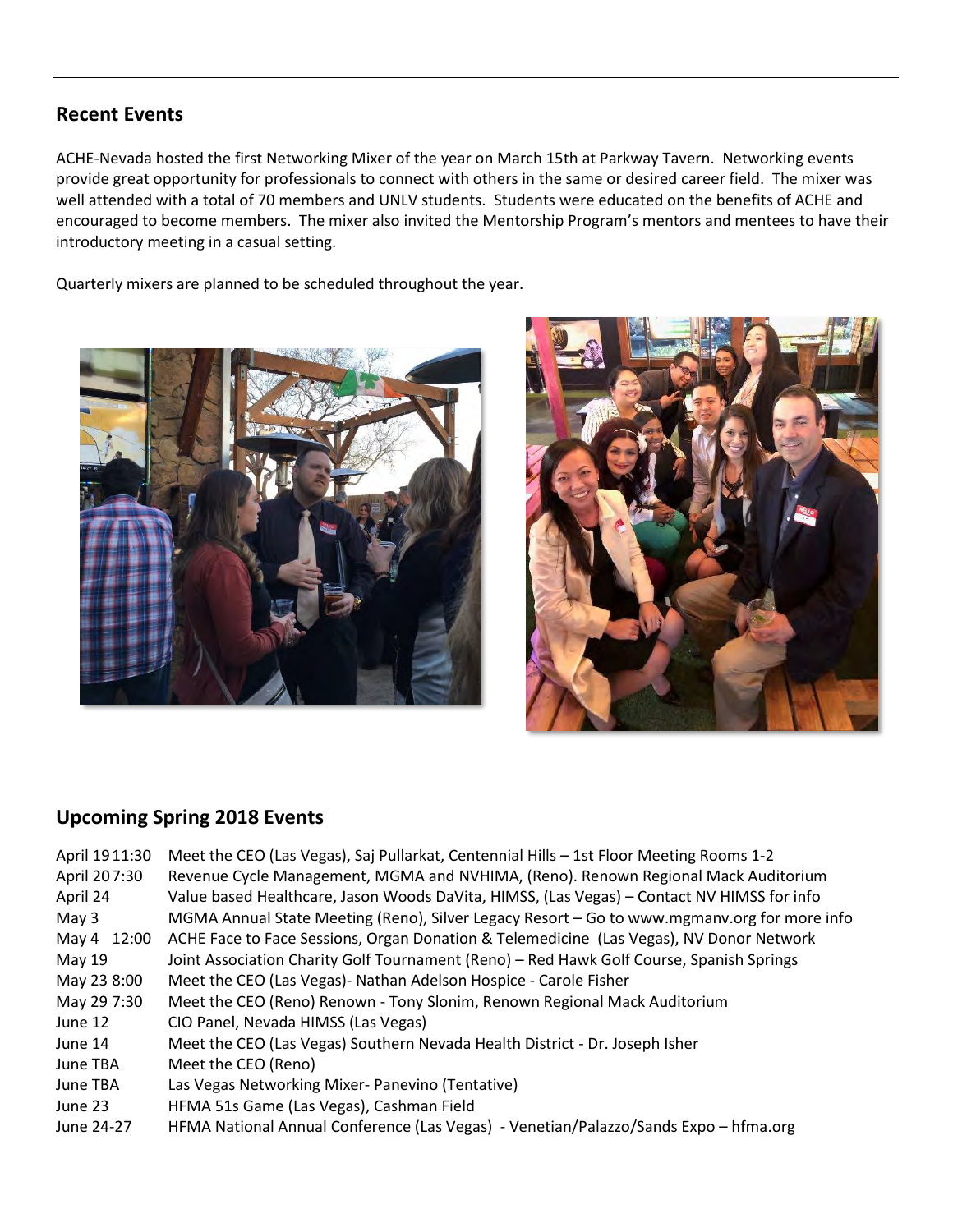# **Mentorship Program**

An integral component of any executive's career is intentional and sincere mentoring. The ACHE – Nevada Chapter recognizes the important role a mentor can have on an up and coming healthcare executive and accordingly has created a Mentorship Committee.

The Mentorship Committee was created to help provide developmental support for our members and has successfully matched 25 mentees with 20 mentors. The Mentorship Program encourages a professional and personal relationship that will bring continued success for both participants.

Those looking for mentors or to serve as mentors at all levels from students and early careerists to mid and late careerists and senior executives are welcomed to participate. Please contact Crystal Reardon at [crystal.reardon@hcahealthcare.com](mailto:crystal.reardon@hcahealthcare.com) for more info.

# **ACHE-Nevada Chapter Receives Award for Chapter Excellence!**

# <http://www.ache.org/chapters/chapterawards2018.pdf>

The ACHE – Nevada Chapter was one of only two chapters to receive one of ACHE's highest chapter awards for achieving three of four chapter standards in 2017. David Schweer, FACHE, Immediate Past Chapter President, received the award for the chapter at the MacEachern Luncheon at ACHE's Congress on Healthcare Leadership on March 27<sup>th</sup>.



# **ACHE-Nevada Chapter Board and Committee Chairs**



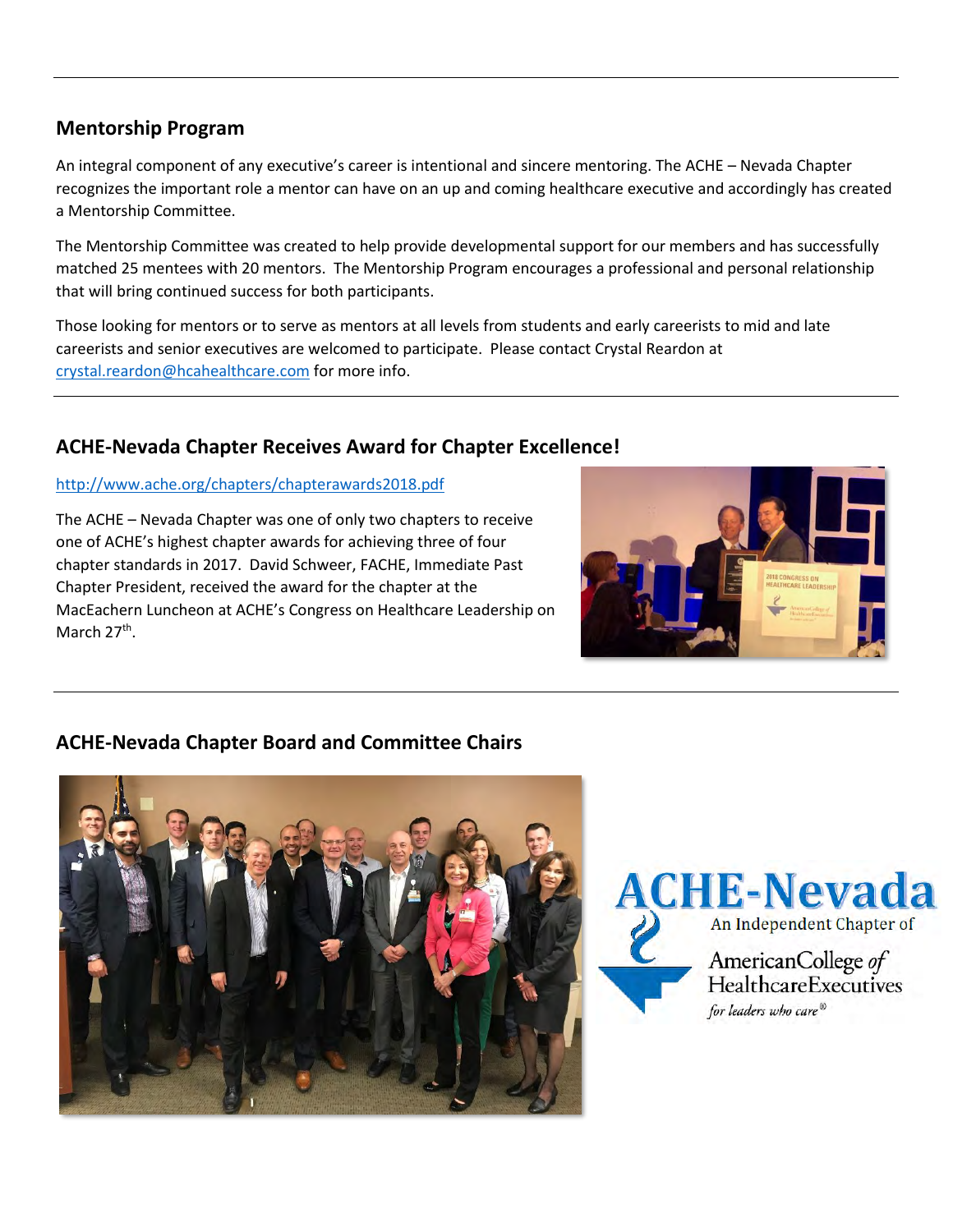

 ACHe-news is delivered to all members biweekly and features the latest ACHE news and resources, as well as an aggregate of current articles from leading publications. See link below.

The one-stop source exclusively for ACHE members <http://www.ache.org/newclub/newslttr/ENEWS/ENEWS.cfm>

**ACHE Professional Development Digest** Turning Learning into Results

The Professional Development Digest is delivered to all members biweekly and each issue features in-depth information about an upcoming ACHE program or event, a Career Corner that offers tips and resources and a calendar of upcoming face-to-face and online programs. See link below.

<http://www.ache.org/newclub/newslttr/pdd/pdd.cfm>



Elevating Leadership is a digital publication that provides high-level perspectives on the top challenges facing healthcare leaders like you. See link below.

[http://www.ache.org/newclub/newslttr/Elevating\\_Leadership/index.cfm](http://www.ache.org/newclub/newslttr/Elevating_Leadership/index.cfm)

# **Now's the Time to Get Certified – Get your FACHE (Fellow Status)**

Become a Fellow of the American College of Healthcare Executives (FACHE) and earn the distinction of board certification in healthcare management!

Click the link below to see the steps necessary to advance to FACHE status.

<http://www.ache.org/mbership/credentialing/steps.cfm>

Have you wanted to get your Fellow status and FACHE credential, but have been putting it off. Now is the time to act. Make getting Fellow status one of your priorities and take advantage of this offer:

# **New Simpler Process**

ACHE has simplified the process for pursuing Fellow Status. It also has a broader definition of management experience. Go to [www.ache.mbership/credentialing/index.cfm](http://www.ache.mbership/credentialing/index.cfm) or the credentialing link off of ACHE's home page.

# **National Promotion - Exam Fee Waiver**

Now is the perfect time to apply for Fellow status in ACHE. When you submit your completed application by June 30, 2018, along with the \$250 application fee, ACHE will waive the \$200 Board of Governors Exam fee pending application approval. The waiver will be valid for six months after your application has been approved.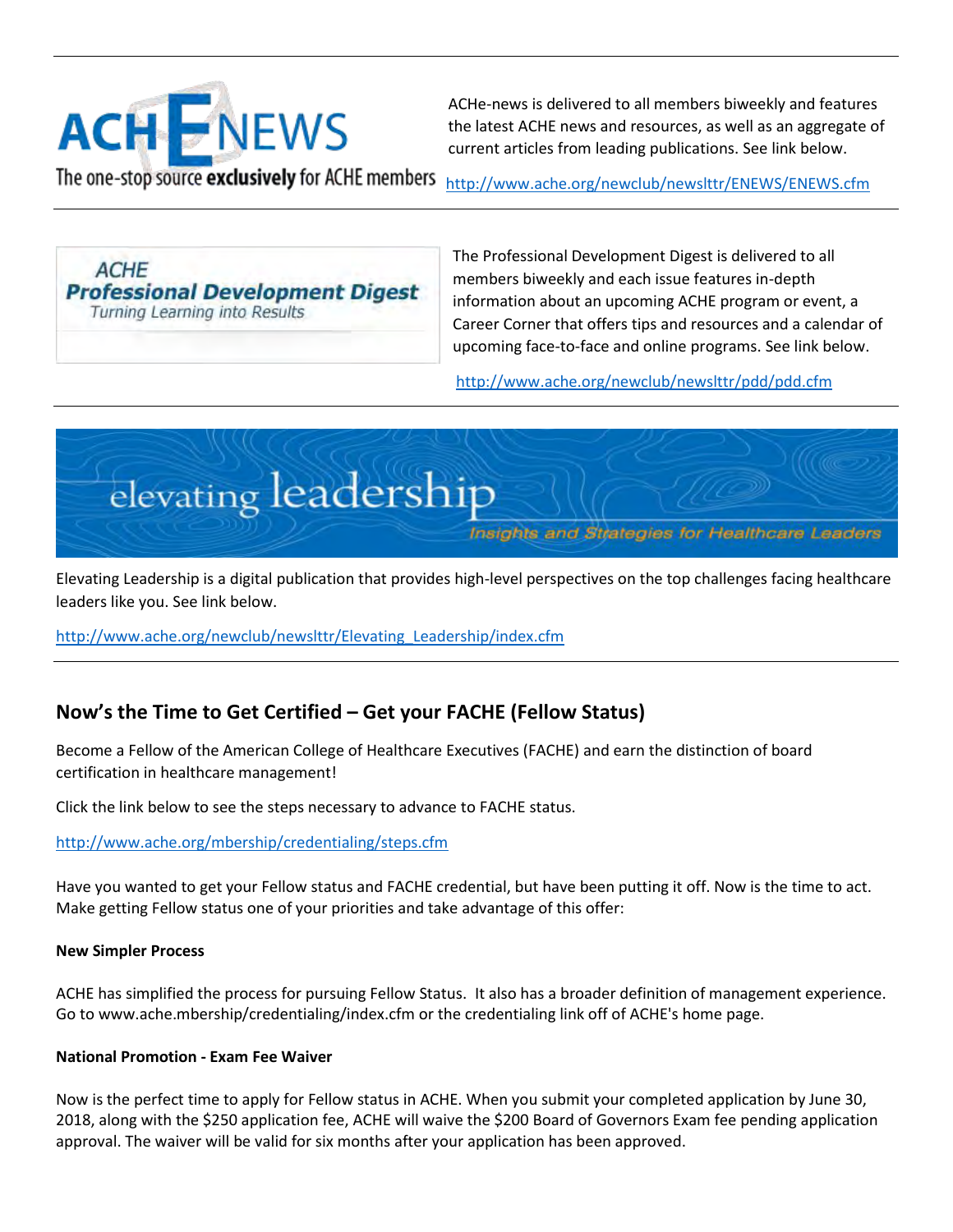### **Chapter Resources**

The Nevada Chapter is pursuing a 1.5 day Board of Governors exam prep workshop. Contact Bill Butcher at [williamrbutcher@gmail.com](mailto:williamrbutcher@gmail.com) for more info.

#### **Online Resources**

ACHE offers numerous resources to members who are pursuing Fellow Status. Go to the Credentialing section of ACHE's website at [www.ache.org.](htp://www.ache.org/)

Members preparing for the Board of Governors Examination can access the Exam Online Community as a complimentary and supplementary resource that can boost their confidence and help them succeed. The interactive platform gives Members the opportunity to learn and glean study tips from others taking the Exam. It also provides an opportunity to discuss Exam topics with experts for better understanding and the option to participate in study groups. Join the Exam Online Community at [bogcommunity.ache.org.](http://www.ache.org/mbership/credentialing/OnlineCommunity/bogcommunity.cfm)

\_\_\_\_\_\_\_\_\_\_\_\_\_\_\_\_\_\_\_\_\_\_\_\_\_\_\_\_\_\_\_\_\_\_\_\_\_\_\_\_\_\_\_\_\_\_\_\_\_\_\_\_\_\_\_\_\_\_\_\_\_\_\_\_\_\_\_\_\_\_\_\_\_\_\_\_\_\_\_\_\_\_\_\_\_\_\_\_\_\_\_\_\_\_\_\_\_\_

# **6 Key Healthcare Trends to Watch in 2018**

At the start of 2018, the healthcare industry is on the cusp of more significant change, according to a recent Health Affairs Blog post. Highlighted below are six trends to be on the lookout for.

#### **Insurance Market Stability, With Some Exceptions**

The healthcare reform strategy of Republicans going forward will likely be to focus on the states, granting them waivers to experiment with insurance programs and expand Medicaid coverage. That said, healthcare leaders are viewing 2018 as a year of greater insurance market stability. On the other hand, bad debt continues to climb, which means some healthcare leaders still face major financial threats.

#### **Renewed Focus on Value-Based Care**

CMS will likely continue to ramp up the Medicare Access and CHIP Reauthorization Act of 2015 that incents clinicians to take risks with alternative payment models. Private sector actions also appear to be expanding and accelerating the value-based payment movement, disrupting the status quo.

### **Continued Rise of Consumerism**

To ultimately succeed, health leaders realize that they need to, above all else, excel at attracting and engaging patients, families, caregivers, and consumers. More and more, providers will work with patients, families and caregivers to develop approaches to more actively manage their health and healthcare.

### **Embracing Standardization and Waste Reduction**

Healthcare leaders have a larger and more urgent financial imperative to identify and isolate wasteful practices, cost outliers and the root causes for inefficiencies. These efforts will rely heavily on having accurate and actionable data and analytics.

### **Increased Drug Market Competition**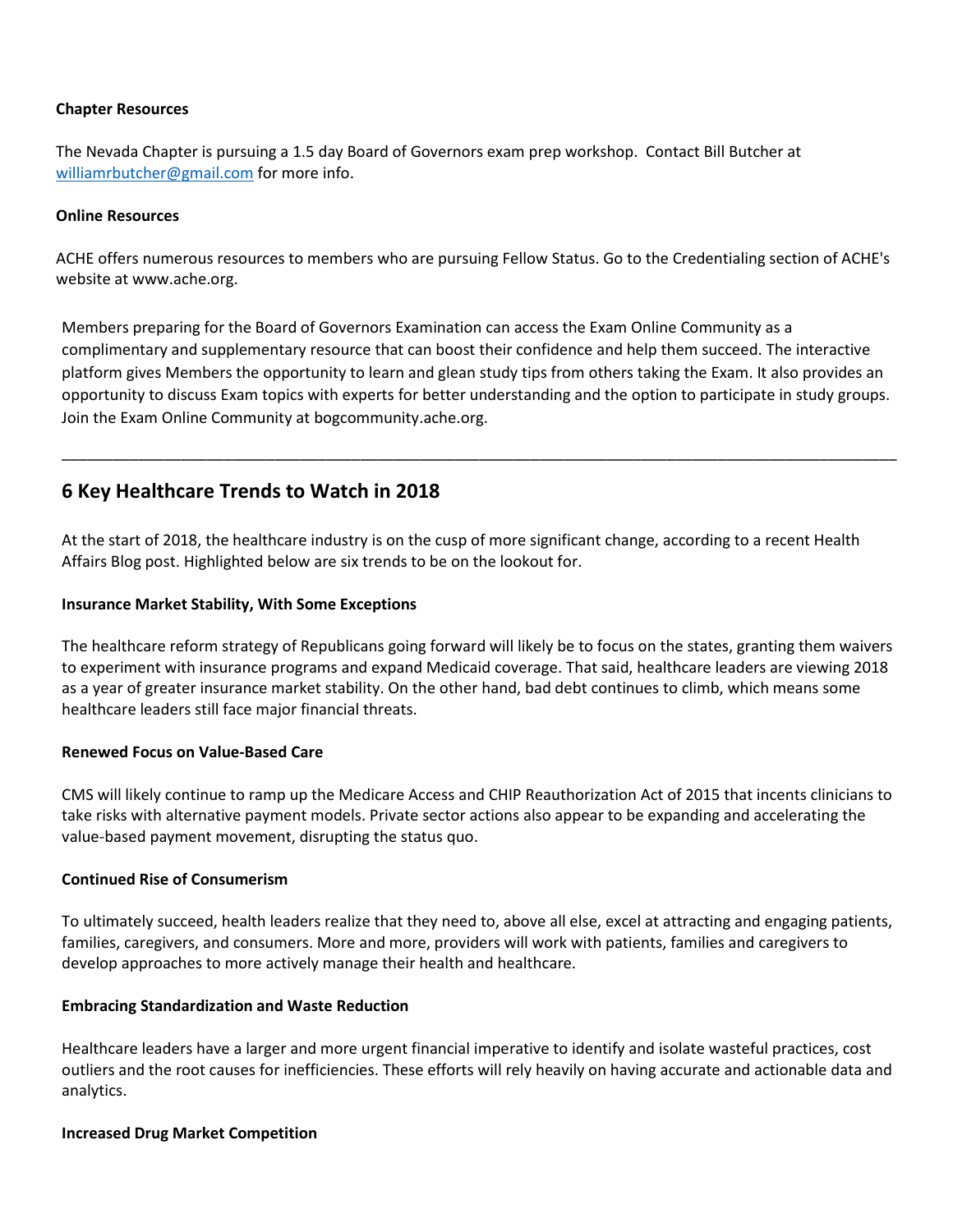Congress and the FDA will continue to explore new initiatives designed to unleash more competition that can moderate drug price trends. Efforts could include developing more generics where competition is lacking, streamlining the generic drug approval process, eliminating loopholes that prevent the introduction of competitor drugs and promoting biosimilars.

### **Data Warehouse Growth and Strides in Interoperability**

While providers wait for new interoperability provisions, they continue to build data warehouse systems, enhance data analytics, and train their workforce on IT-related competencies.

—Adapted from "[What To Watch In Health Care In 2018: Six Key Trends](https://www.healthaffairs.org/do/10.1377/hblog20180126.137502/full/)," by Susan DeVore, Health Affairs Blog, Jan. 29, 2018.

# **CIOs Rank Most Overhyped IT Innovations**

When it comes to emerging technologies, not every innovation will make their mark on healthcare in the long run. For instance, CIO members of the College of Healthcare Information Management Executives ranked blockchain technology as the most "overhyped" IT trend in a recent CHIME study, Healthcare IT News reports. Although blockchain technology aims to improve data integrity and advance data security, 48.2 percent of CIOs fail to see its transformative potential. Other "overhyped" trends, according to the survey, include:

- Cloud computing (23.2 percent)
- Machine learning (7.1 percent)
- Natural language processing (7.1 percent)

Instead, many healthcare organizations are focusing on trends that can make a tangible, positive impact. According to 50 percent of the CIOs surveyed, these promising innovations include Fast Healthcare Interoperability Resources and application programming interfaces. Additionally, 14 percent of CIOs said their organization has launched a dedicated IT innovation center and 25 percent said their health system has formed a partnership focused on innovation with a healthcare IT startup.

—Adapted from "[FHIR transformative, blockchain overhyped, CIOs say](http://www.healthcareitnews.com/news/fhir-transformative-blockchain-overhyped-cios-say)," by Mike Miliard, Healthcare IT News, Jan. 19, 2018.

# **ACHE National News**

# **Check Out ACHE's Enhanced Executive Coaching Directory**

ACHE's Career Resource Center is pleased to bring you an enhanced version of the Executive Coaching Directory. Executive coaches offer personalized support to individuals pursuing professional growth. While ACHE is not endorsing the firms or individuals listed, we hope that our directory accelerates your research process as you assess the qualifications, practice methods and fees of an array of executive coaches. Not only does this upgrade provide a better experience for members seeking executive coaches, the coaches promoting their services benefit as well.

The new platform features include: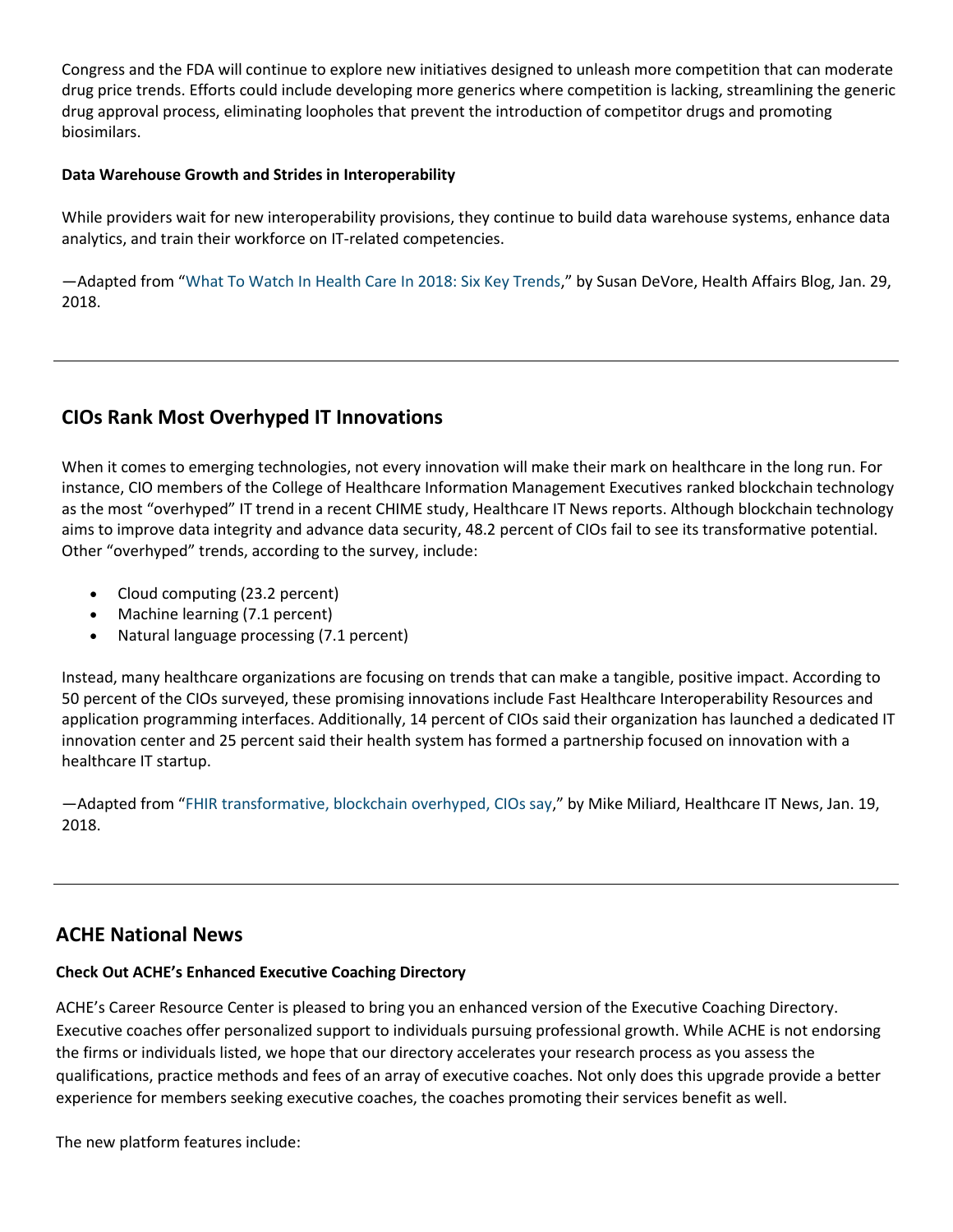- Enhanced search capabilities for members seeking an executive coach. You can now search coach profiles based on location, area of expertise and more!
- Improved profiles, including the listed coaches' website, social media outlets and a professional headshot.
- Advanced technology that provides members and coaches with a more user-friendly experience.

Check out the [Executive Coaches Directory](https://www.ache.org/newclub/career/GUIDES/coach.cfm) today! If you have questions or need assistance, please contact us at [coach@ache.org.](mailto:coach@ache.org)

### **ACHE Senior Executive Program**

ACHE's Senior Executive Program is designed for senior-level C-suite healthcare executives who strive to become visionary leaders. Past participants have included vice presidents, health system leaders, COOs, CMOs, CNOs and CFOs who aspire to become CEOs. The program's locations and dates are as follows:

- Chicago (June 11–13)
- $\bullet$  San Diego (Aug. 20–22)
- Orlando, Fla. (Oct. 29–Oct. 31)

The Senior Executive Program is tailored for senior leaders, providing them with an opportunity to gain skills in decision making, problem solving and team building. Participants explore crucial topics impacting the healthcare environment, how to lead an organization to success and ways to achieve lifelong learning goals. Enrollment is limited to 30 healthcare executives, and participants must attend all three sessions. A limited number of scholarships are available for qualified individuals. For more information, contact Catie L. Russo, program specialist, in ACHE's Division of Professional Development, at (312) 424-9362, or visit [ache.org/SeniorExecutive.](http://www.ache.org/events/SpecialProgram.aspx?evt_code=SEP2018&specprogtype=1)

#### **ACHE Executive Program**

ACHE's Executive Program is designed for the next generation of healthcare executives who strive to excel in management and achieve organizational excellence. Past participants have included mid-career executives or administrative directors, service-line leaders and department heads. The program's locations and dates are as follows:

- Chicago (June 11–12)
- $\bullet$  San Diego (Aug. 20–22)
- Orlando, Fla. (Oct. 29–Oct. 31)

The Executive Program is tailored for mid-level managers, providing them with an opportunity to assess their skillsets in order to develop stronger leadership capabilities and prepare them for change within their organizations. Participants explore a wide range of topics essential to their professional career growth and their healthcare organization's advancement. Enrollment is limited to 30 healthcare executives, and participants must attend all three sessions. A limited number of scholarships are available for qualified individuals. For more information, contact Catie L. Russo, program specialist, ACHE's Division of Professional Development, at (312) 424-9362, or visit [ache.org/Executive.](http://www.ache.org/events/SpecialProgram.aspx?evt_code=EP2018&specprogtype=1)

### **Board of Governors Exam Fee Waiver Campaign: March 1–June 30**

The Board of Governors Exam fee waiver promotion for ACHE Members to save \$200 when they submit their Fellow application will take place between March 1 and June 30, 2018.

[Eligible members](http://www.ache.org/mbership/credentialing/requirements.cfm) must submit their completed Fellow application, \$250 application fee and [meet all requirements](http://ache.org/mbership/credentialing/steps.cfm) including the three years of ACHE membership tenure and five years of executive-level healthcare management experience—by June 30 in order to receive approval to take the Board of Governors Exam. Pending application approval, ACHE will waive the \$200 Board of Governors Exam fee.

#### **ACHE's Leader-to-Leader Program**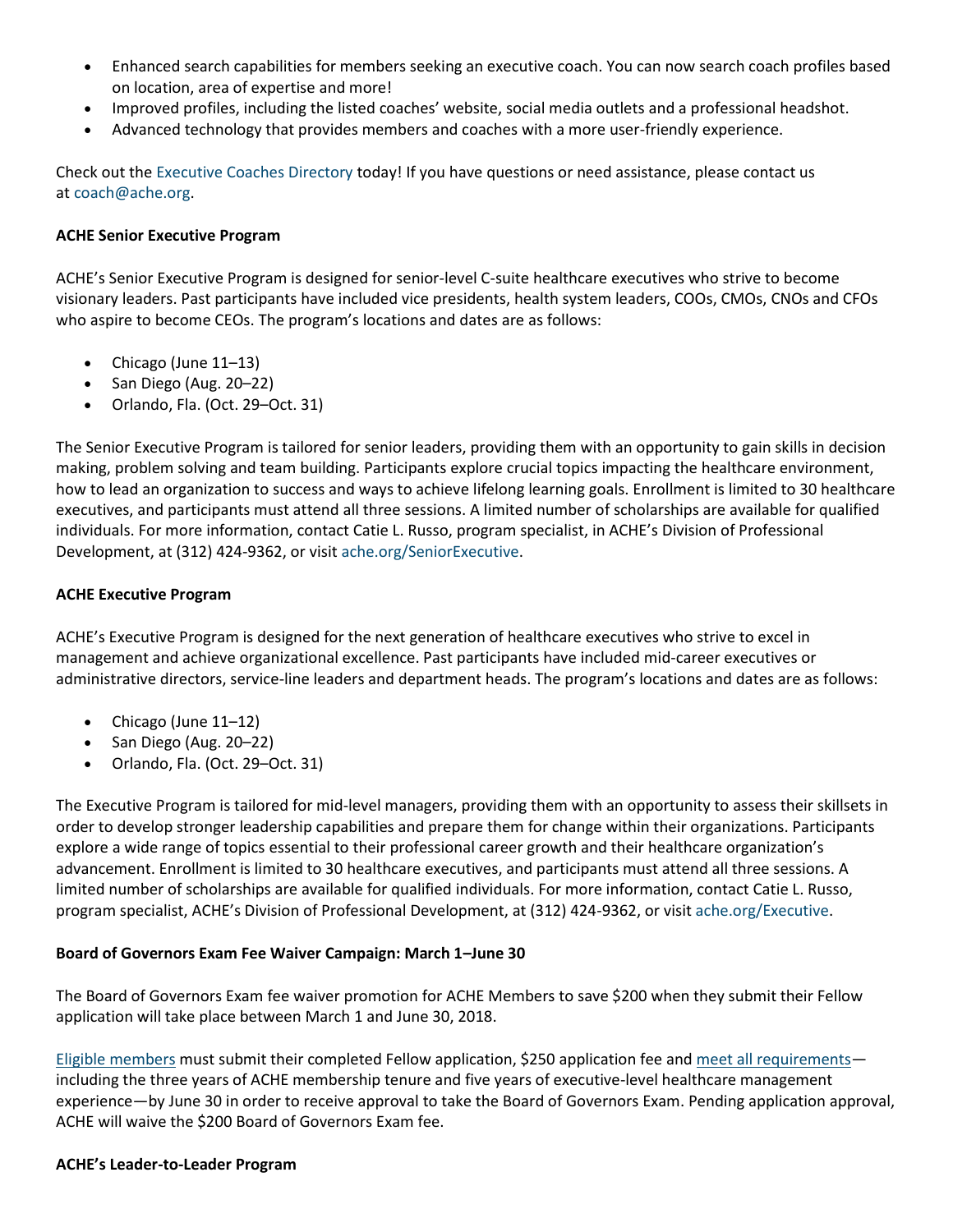When you share the value of ACHE membership with your colleagues through encouraging them to join or advance to Fellow status, you can earn points to obtain rewards such as a gift certificate toward an ACHE education program, a polo shirt, a backpack tote, a water bottle and an umbrella. If you sponsor three or more Members who successfully achieve Fellow status, you can even be entered into a raffle for a free registration to ACHE's Congress on Healthcare Leadership.

Each time a person joins ACHE or advances to Fellow status and lists your name as a sponsor on the application, you earn a point. The more points you earn, the more rewards you can receive. Points expire on Dec. 31 of the year following when they were earned (e.g., a point earned on Jan. 1, 2018, will expire on Dec. 31, 2019). You can check your available points and discount program coupon codes in the My ACHE area of ache.org. To ensure colleagues reference you, [referral cards are available](http://www.ache.org/mbership/L2L/L2LMemberReferralCard.pdf) that you can pass out so you receive the credit you deserve.

When you help grow ACHE, you make a strong statement about your professionalism and leadership in the healthcare field and also strengthen the organization.

For more information on the program, go to [ache.org/L2L.](http://www.ache.org/mbership/l2l/index.cfm)

# **ACHE Member Communities Enhance Membership Experience**

ACHE offers four community groups that align with our members' professional backgrounds and commitment to diversity and inclusion. Make members in your area aware of these communities and encourage them to join one or more that meet their professional needs and goals (pending they meet the requirements).

# ACHE Forums: [Asian Healthcare Leaders](https://www.ache.org/Membership/MemberAHLF.aspx) | [LGBT](https://www.ache.org/Membership/MemberLGBT.aspx) | [Healthcare Consultants](https://www.ache.org/Membership/MemberConsultants.aspx) | [Physician Executives](https://www.ache.org/newclub/forums/physicianexecutives/index.cfm)

Sign up today: Join or renew one or more of these groups for an annual fee of \$100 each in addition to your ACHE membership dues. All benefits are accessible online and include a newsletter, an exclusive LinkedIn Group and special designation in ACHE's online Member Directory.

### **Share Your Professional Announcements**

Improve your visibility in the healthcare field and build your professional brand by sharing career updates with ACHE. Have you started a new job or been promoted recently? Are you planning to retire? Let ACHE know for a chance to be listed in the "On the Move" section of Healthcare Executive magazine! All you have to do is email the job title, organization and location of both your former and your new job, as well as a high-resolution headshot, to [he](mailto:he-editor@ache.org)[editor@ache.org.](mailto:he-editor@ache.org)

### **ACHE Call for Nominations for the 2019 Slate**

ACHE's 2018–2019 Nominating Committee is calling for applications for service beginning in 2019. All members are encouraged to participate in the nominating process. ACHE Fellows are eligible for any of the Governor and Chairman-Elect vacancies and are eligible for the Nominating Committee vacancies within their district. Open positions on the slate include:

- Nominating Committee Member, District 2 (two-year term ending in 2021)
- Nominating Committee Member, District 3 (two-year term ending in 2021)
- Nominating Committee Member, District 6 (two-year term ending in 2021)
- Four Governors (three-year terms ending in 2022)
- Chairman-Elect

Please refer to the following district designations for the open positions:

 **District 2**: District of Columbia, Florida, Georgia, Maryland, North Carolina, Puerto Rico, South Carolina, Virginia, West Virginia